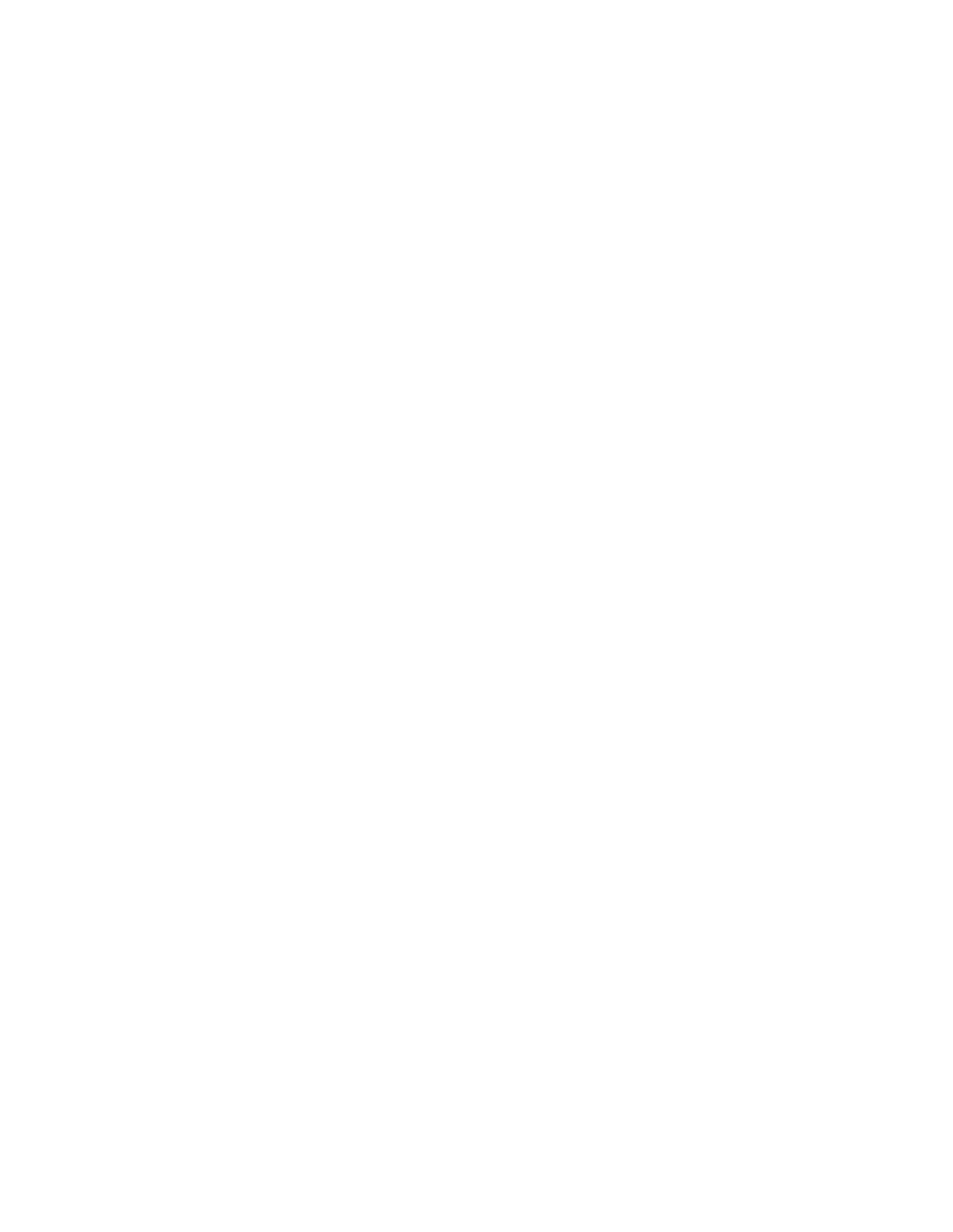## **AN ACT**

1 Relating to the licensure of nail technicians and hairdressers; relating to the practice of 2 manicuring; and providing for an effective date. 3 \_\_\_\_\_\_\_\_\_\_\_\_\_\_\_ 4 **\* Section 1.** AS 08.13.040 is amended to read: 5 **Sec. 08.13.040. Meetings and examinations.** The board shall meet as often as 6 necessary to conduct its business. It shall conduct separate examinations covering the 7 following fields of practice: barbering, hairdressing, [ADVANCED] manicuring, and 8 esthetics. Examinations shall be given at least twice in every year for each of these 9 fields of practice for which applications for licensure [OR ENDORSEMENTS] are 10 pending. An applicant may take an examination in more than one field during the 11 same testing session. [THE BOARD MAY NOT REQUIRE AN APPLICANT FOR 12 LICENSURE AS A MANICURIST TO TAKE OR PASS AN EXAMINATION 13 CONDUCTED BY THE BOARD FOR THE FIELD OF MANICURING; 14 HOWEVER, NOTHING IN THIS SENTENCE PROHIBITS THE BOARD FROM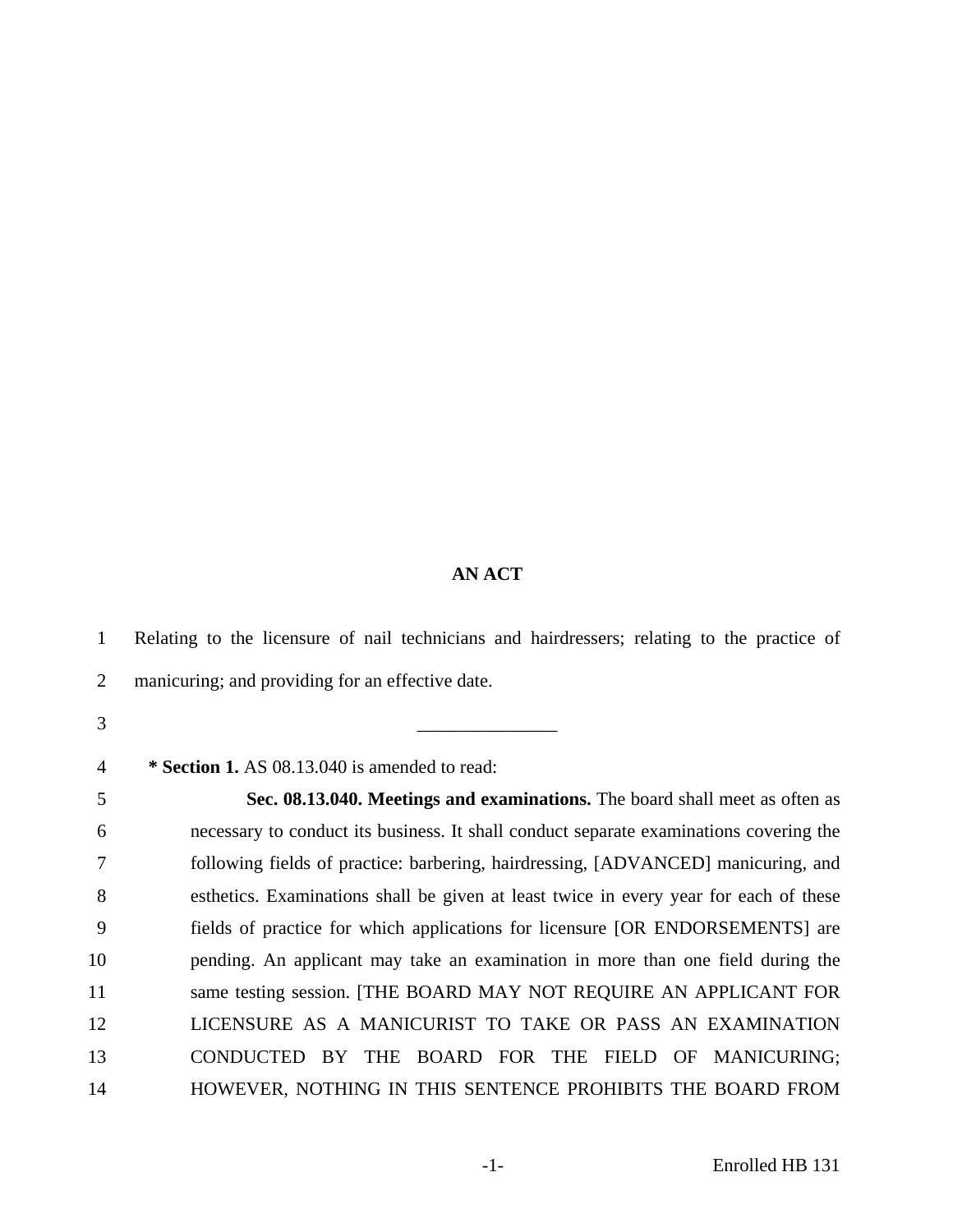| $\mathbf{1}$   | REQUIRING A LICENSED MANICURIST TO PASS AN EXAMINATION TO                                |  |
|----------------|------------------------------------------------------------------------------------------|--|
| $\overline{2}$ | OBTAIN AN OPTIONAL ENDORSEMENT AS AN ADVANCED MANICURIST                                 |  |
| 3              | UNDER AS 08.13.080(c).]                                                                  |  |
| $\overline{4}$ | * Sec. 2. AS 08.13.080(a) is amended to read:                                            |  |
| 5              | (a) An applicant for an examination authorized under AS 08.13.040 must                   |  |
| 6              | have successfully completed all courses that a school with a<br>(1)                      |  |
| $\tau$         | curriculum in barbering approved by the board is required to teach in order to be        |  |
| 8              | licensed under AS 08.13.110 if applying for a license to practice barbering;             |  |
| 9              | have successfully completed all courses that a school with a<br>(2)                      |  |
| 10             | curriculum in hairdressing approved by the board is required to teach to be licensed     |  |
| 11             | under AS 08.13.110 if applying for a license to practice hairdressing;                   |  |
| 12             | have successfully completed all courses that a school with a<br>(3)                      |  |
| 13             | curriculum in esthetics approved by the board is required to teach in order to be        |  |
| 14             | licensed under AS 08.13.110 if applying for a license to practice esthetics;             |  |
| 15             | have successfully completed 250 hours of instruction in<br>(4)                           |  |
| 16             | manicuring from a school of manicuring or hairdressing licensed under                    |  |
| 17             | AS 08.13.110 if applying for a license to practice manicuring;                           |  |
| 18             | (5) have served an apprentice ship under AS 08.13.082;                                   |  |
| 19             | $\overline{60}$ [(5)] specify the field of practice in which the applicant intends to    |  |
| 20             | teach and have held a license to practice in the field for three years or have held a    |  |
| 21             | license in the field for one year and have completed 600 hours of student training as an |  |
| 22             | instructor in the field of practice from a licensed school with a curriculum approved by |  |
| 23             | the board if applying for a license as an instructor [EXCEPT THAT A PERSON               |  |
| 24             | LICENSED AS AN INSTRUCTOR IN HAIRDRESSING MAY BE<br>AN                                   |  |
| 25             | INSTRUCTOR IN MANICURING FOR COURSES THAT SATISFY THE                                    |  |
| 26             | REQUIREMENT OF (b) OF THIS SECTION, AND THE BOARD MAY, BY                                |  |
| 27             | REGULATION, ESTABLISH REQUIREMENTS FOR OTHER MANICURING                                  |  |
| 28             | INSTRUCTORS, INCLUDING INSTRUCTORS WHO TEACH COURSES THAT                                |  |
|                |                                                                                          |  |
| 29             | REQUIREMENTS<br><b>FOR</b><br><b>SATISFY</b><br>AN<br>ADVANCED<br><b>MANICURIST</b>      |  |
| 30             | ENDORSEMENT]; or                                                                         |  |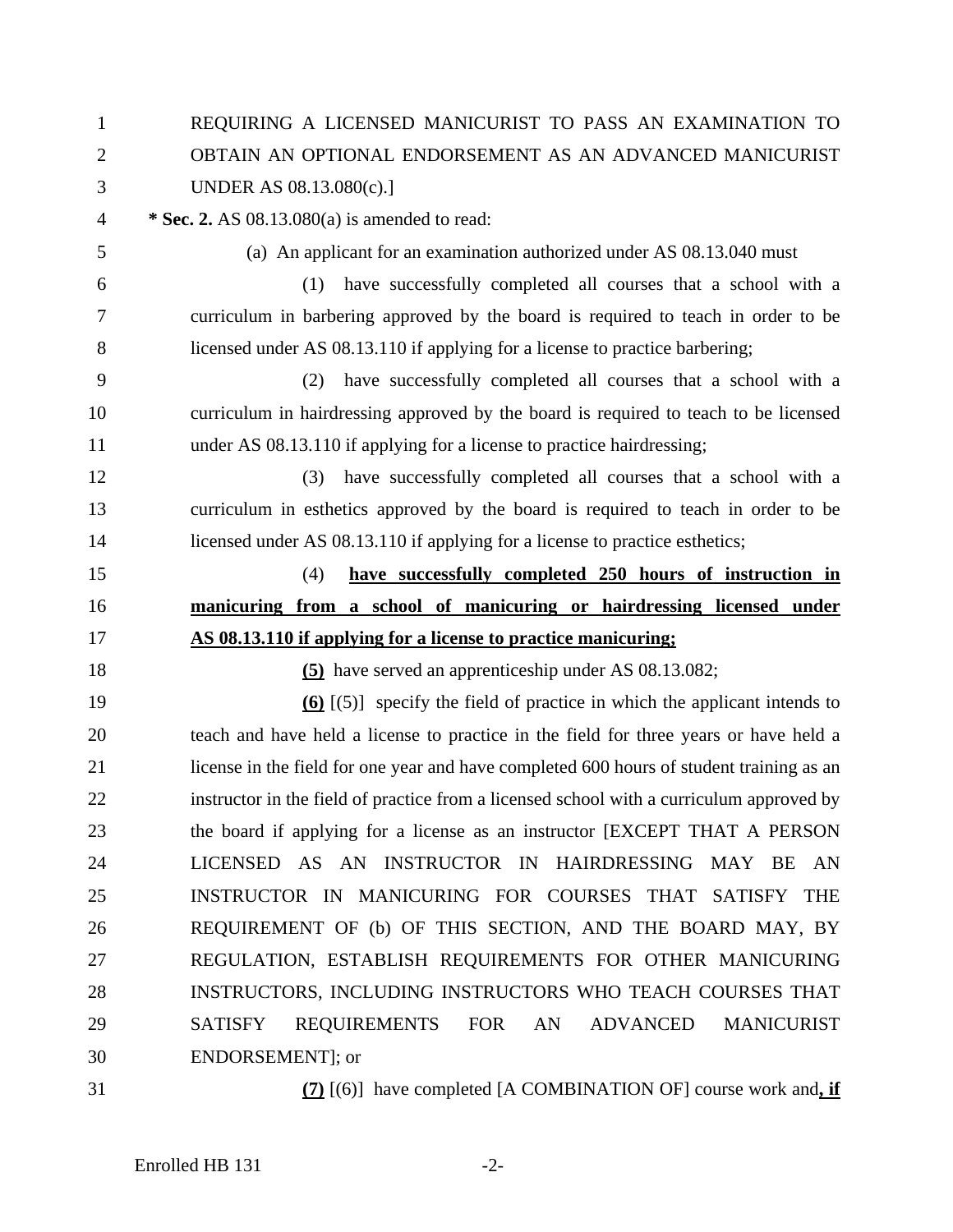1 **applicable, an** apprenticeship acceptable to the board.

2 **\* Sec. 3.** AS 08.13.082 is amended by adding a new subsection to read:

3 (e) The period of apprenticeship to qualify an applicant for a license to 4 practice manicuring shall be set by the board in regulation. The apprenticeship must be 5 served in a shop approved by the board.

6 **\* Sec. 4.** AS 08.13.100(a) is amended to read:

7 (a) The board shall authorize the issuance of a license for the practice of 8 barbering, hairdressing, **manicuring,** or esthetics to each qualified applicant who has 9 passed an examination under AS 08.13.090 **and meets other applicable**  10 **requirements under this chapter** [. THE BOARD SHALL AUTHORIZE THE 11 ISSUANCE OF A LICENSE TO PRACTICE MANICURING TO EACH 12 APPLICANT WHO HAS SATISFIED THE REQUIREMENTS OF AS 08.13.080(b). 13 THE BOARD SHALL AUTHORIZE THE ISSUANCE OF AN ENDORSEMENT 14 TO A LICENSE TO PRACTICE MANICURING OR HAIRDRESSING 15 INDICATING THAT THE PERSON IS AN ADVANCED MANICURIST TO 16 EACH APPLICANT WHO HAS SATISFIED THE REQUIREMENTS OF 17 AS 08.13.080(c)]. The board shall authorize the issuance of a license for the practice 18 of tattooing and permanent cosmetic coloring or for body piercing to each applicant 19 who has satisfied the requirements of AS 08.13.080(d).

20 **\* Sec. 5.** AS 08.13.100(d) is amended to read:

21 (d) A person who holds a current valid license from a board of barbering, 22 hairdressing, manicuring, or esthetics in another state or who is licensed by another 23 state to practice tattooing and permanent cosmetic coloring or to practice body 24 piercing is entitled to a license [OR ENDORSEMENT] under this chapter without 25 examination or a new period of training in this state. An application must include

26 (1) proof of a valid license issued by another licensing jurisdiction; and

27 (2) proof of completed training, testing, and working experience that 28 the board finds to meet the minimum requirements of this state.

29 **\* Sec. 6.** AS 08.13.160(d) is amended to read:

30 (d) The licensing and permit provisions of this chapter do not apply to

31 (1) a person practicing barbering, hairdressing, manicuring, or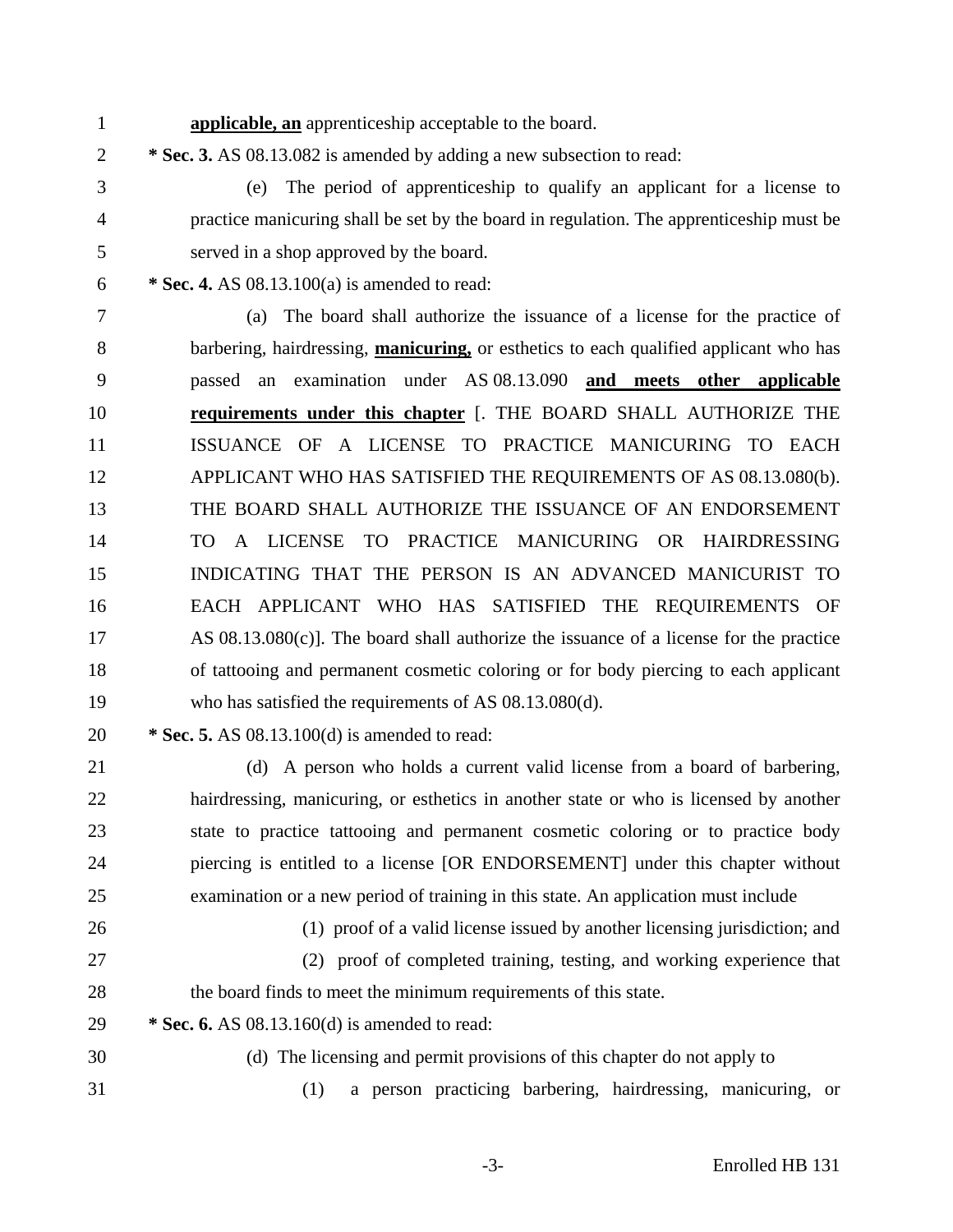| $\mathbf{1}$   | esthetics in a community having a population of less than 1,000 people that is not                             |
|----------------|----------------------------------------------------------------------------------------------------------------|
| $\overline{2}$ | within 25 miles of a community of more than 1,000 people and who uses only                                     |
| 3              | chemicals available to the general public;                                                                     |
| 4              | THE PRACTICE OF MANICURING BY A STUDENT AS<br>(2)                                                              |
| 5              | PART OF INSTRUCTION IN A 12-HOUR COURSE APPROVED UNDER                                                         |
| 6              | AS 08.13.110(b);                                                                                               |
| 7              | (3) A SHAMPOO PERSON;                                                                                          |
| 8              | (4)] a licensed health care professional;                                                                      |
| 9              | $(3)$ [(5)] a person licensed by another licensing jurisdiction in a field of                                  |
| 10             | practice licensed by this chapter while demonstrating techniques or products to                                |
| 11             | persons holding licenses or permits under this chapter;                                                        |
| 12             | $(4)$ [(6)] a person practicing tattooing and permanent cosmetic coloring                                      |
| 13             | or body piercing solely on the person's own body.                                                              |
| 14             | * Sec. 7. AS $08.13.160(f)$ is amended to read:                                                                |
| 15             | (f) A person licensed under this chapter to practice hairdressing is considered                                |
| 16             | to be licensed to practice [MANICURING AND] limited esthetics under the same                                   |
| 17             | license.                                                                                                       |
| 18             | * Sec. 8. AS 08.13.175 is amended to read:                                                                     |
| 19             | Sec. 08.13.175. Temporary license. A person who meets the requirements of                                      |
| 20             | AS $08.13.080(a)(1)$ , $(2)$ , $(3)$ , $(4)$ , $(5)$ , or $(7)$ $[(6)]$ is entitled to be temporarily licensed |
| 21             | after applying for examination under this chapter if the applicant works under the                             |
| 22             | direct supervision, and within the physical presence, of a person who is licensed in the                       |
| 23             | area of practice for which the applicant has applied for examination. A temporary                              |
| 24             | license issued under this section is valid for 120 days and is nonrenewable. A person                          |
| 25             | may not receive more than one temporary license for each area of practice licensed                             |
| 26             | under this chapter. An application for a temporary license must be signed by the                               |
| 27             | supervising licensee and accompanied by the temporary license fee required under                               |
| 28             | AS 08.13.185.                                                                                                  |
| 29             | * Sec. 9. AS 08.13.180 is amended to read:                                                                     |
| 30             | Sec. 08.13.180. Student permits. A person attending a licensed school of                                       |
| 31             | barbering, hairdressing, <b>manicuring</b> , or esthetics and a person apprenticed to a                        |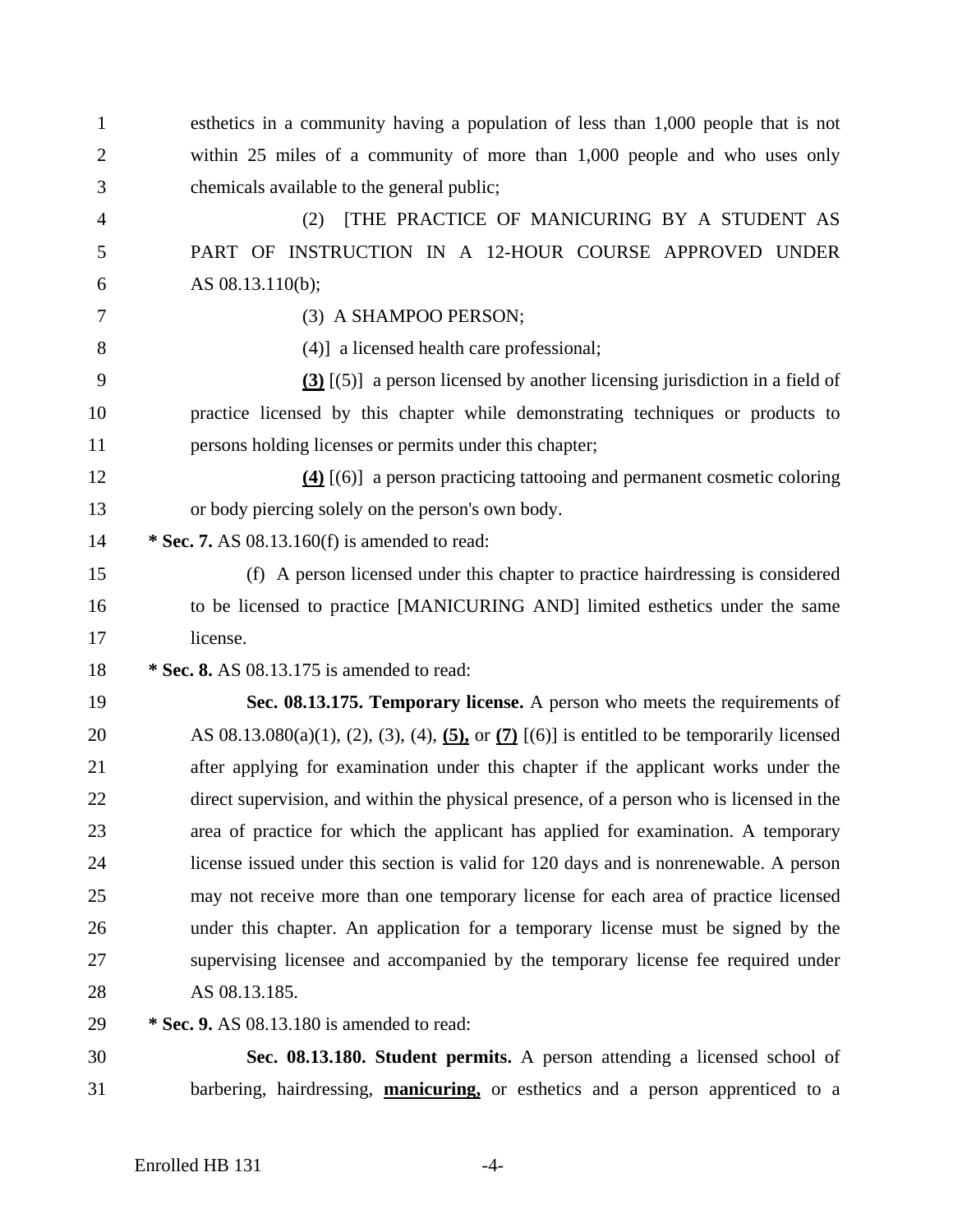| $\mathbf{1}$   | licensed instructor in a shop approved by the board or receiving training from a          |  |
|----------------|-------------------------------------------------------------------------------------------|--|
| $\overline{2}$ | practitioner of tattooing and permanent cosmetic coloring or body piercing shall obtain   |  |
| 3              | a student permit. A student permit to practice barbering or hairdressing is valid for two |  |
| $\overline{4}$ | years. A student permit to practice esthetics, tattooing and permanent cosmetic           |  |
| 5              | coloring, or body piercing is valid for one year. A student permit may not be renewed,    |  |
| 6              | but, upon application, the board may issue a new permit to the same person or extend      |  |
| 7              | an expired permit to the date of the next scheduled examination. Credit earned under      |  |
| 8              | an expired student permit may be transferred to a new permit as determined by the         |  |
| 9              | board.                                                                                    |  |
| 10             | * Sec. 10. AS 08.13 is amended by adding a new section to read:                           |  |
| 11             | Sec. 08.13.183. Use of title; unlicensed use prohibited. (a) A person licensed            |  |
| 12             | to practice manicuring in the state may use the title "licensed nail technician."         |  |
| 13             | (b) A person who uses the title "licensed nail technician" who is not licensed            |  |
| 14             | to practice manicuring under this chapter is guilty of a violation.                       |  |
| 15             | * Sec. 11. AS $08.13.185(a)$ is amended to read:                                          |  |
| 16             | (a) The Department of Commerce, Community, and Economic Development                       |  |
| 17             | shall set fees under AS 08.01.065 for initial licenses [, ENDORSEMENTS,] and              |  |
| 18             | renewals for the following:                                                               |  |
| 19             | $(1)$ schools;                                                                            |  |
| 20             | (2) school owners;                                                                        |  |
| 21             | $(3)$ instructor;                                                                         |  |
| 22             | $(4)$ shop owner;                                                                         |  |
| 23             | (5) practitioner of barbering;                                                            |  |
| 24             | (6) practitioner of hairdressing;                                                         |  |
| 25             | (7) practitioner of manicuring;                                                           |  |
| 26             | (8) practitioner of esthetics;                                                            |  |
| 27             | (9) [ENDORSEMENT FOR ADVANCED MANICURIST;                                                 |  |
| 28             | (10)] practitioner of tattooing and permanent cosmetic coloring;                          |  |
| 29             | $(10)$ [(11)] practitioner of body piercing;                                              |  |
| 30             | $(11)$ [(12)] temporary shop license;                                                     |  |
| 31             | $(12)$ [(13)] temporary permit;                                                           |  |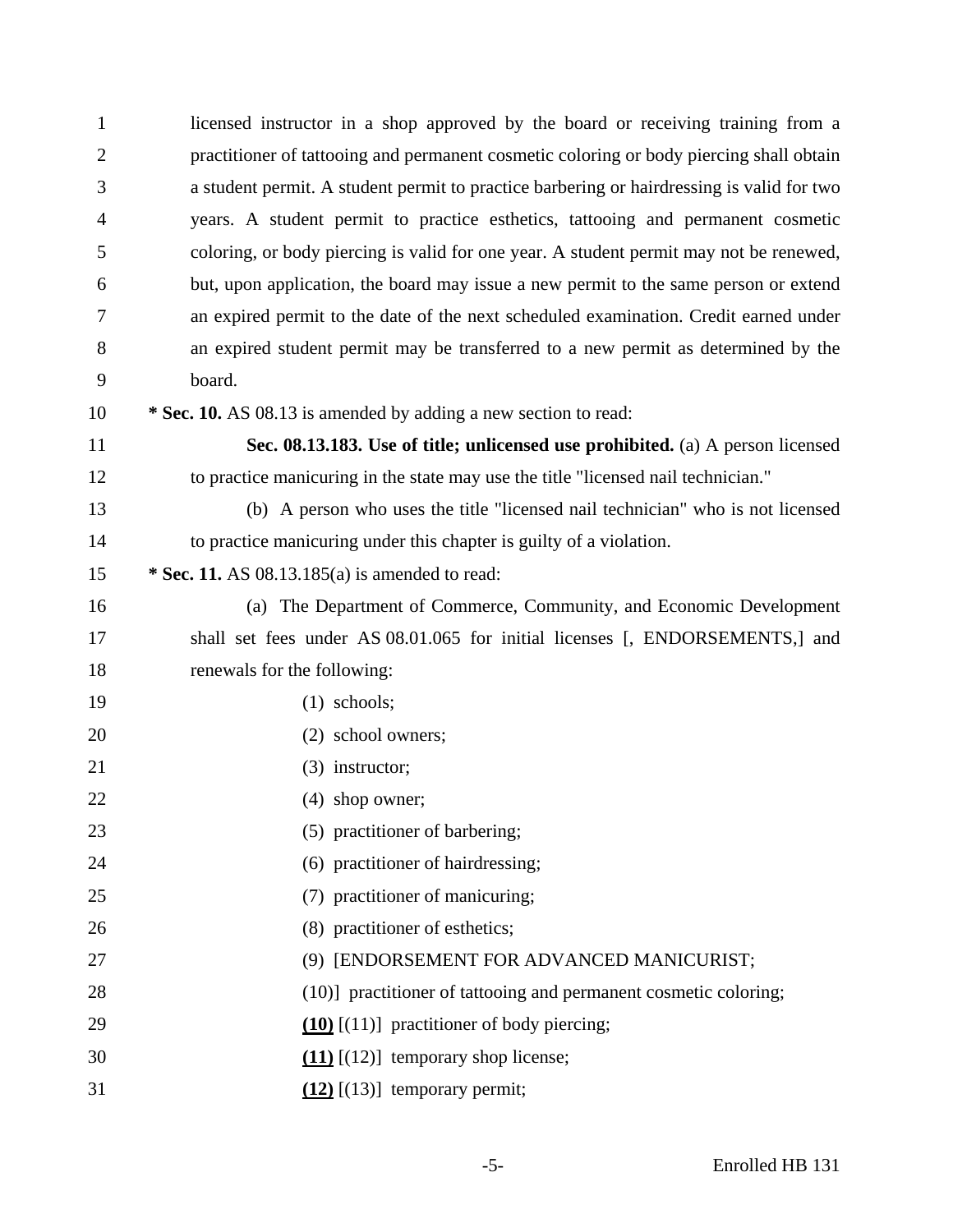| $(13)$ [(14)] temporary license; |
|----------------------------------|
| $(14)$ [(15)] student permit.    |

3 **\* Sec. 12.** AS 08.13.080(b), 08.13.080(c), 08.13.110(b), and 08.13.110(c) are repealed.

4 **\* Sec. 13.** The uncodified law of the State of Alaska is amended by adding a new section to 5 read:

6 TRANSITIONAL PROVISION: EFFECT ON CURRENT LICENSEES AND 7 ENDORSEMENT HOLDERS. (a) On and after January 1, 2016, a person who holds a valid 8 license to practice manicuring on January 1, 2016, may continue to engage in the practice of 9 manicuring under the license until the license expires normally under AS 08.13, as AS 08.13 10 existed before January 1, 2016, but shall otherwise comply with AS 08.13, as amended by this 11 Act. A person who is eligible to engage in the practice of manicuring under this subsection 12 may, for one renewal period, renew the person's license to practice manicuring if, before 13 August 31, 2017, the person

14 (1) submits proof satisfactory to the board that the person has completed 250 15 hours of work experience as a manicurist; and

16 (2) has taken and passed a written or oral examination under AS 08.13.090.

17 (b) On and after January 1, 2016, a person who holds a valid endorsement to practice 18 advanced manicuring on January 1, 2016, is eligible to receive a manicuring license. A license 19 issued under this subsection expires when the endorsement to practice advanced manicuring 20 expires normally under AS 08.13, as AS 08.13 existed before January 1, 2016.

21 (c) On and after January 1, 2016, the holder of a valid license for a school of 22 manicuring may continue to operate a school of manicuring under the license until the license 23 expires normally under AS 08.13, as AS 08.13 existed before January 1, 2016, if the license 24 holder

25 (1) otherwise complies with AS 08.13, as amended by this Act; and

26 (2) during that period, and until the board adopts regulations under 27 AS 08.13.110, as amended by this Act, provides a curriculum that meets the requirements of 28 regulations for qualifying students for advanced manicuring endorsement that were adopted 29 by the board under AS 08.13.110(c), as AS 08.13.110(c) existed before January 1, 2016.

30 **\* Sec. 14.** The uncodified law of the State of Alaska is amended by adding a new section to 31 read: